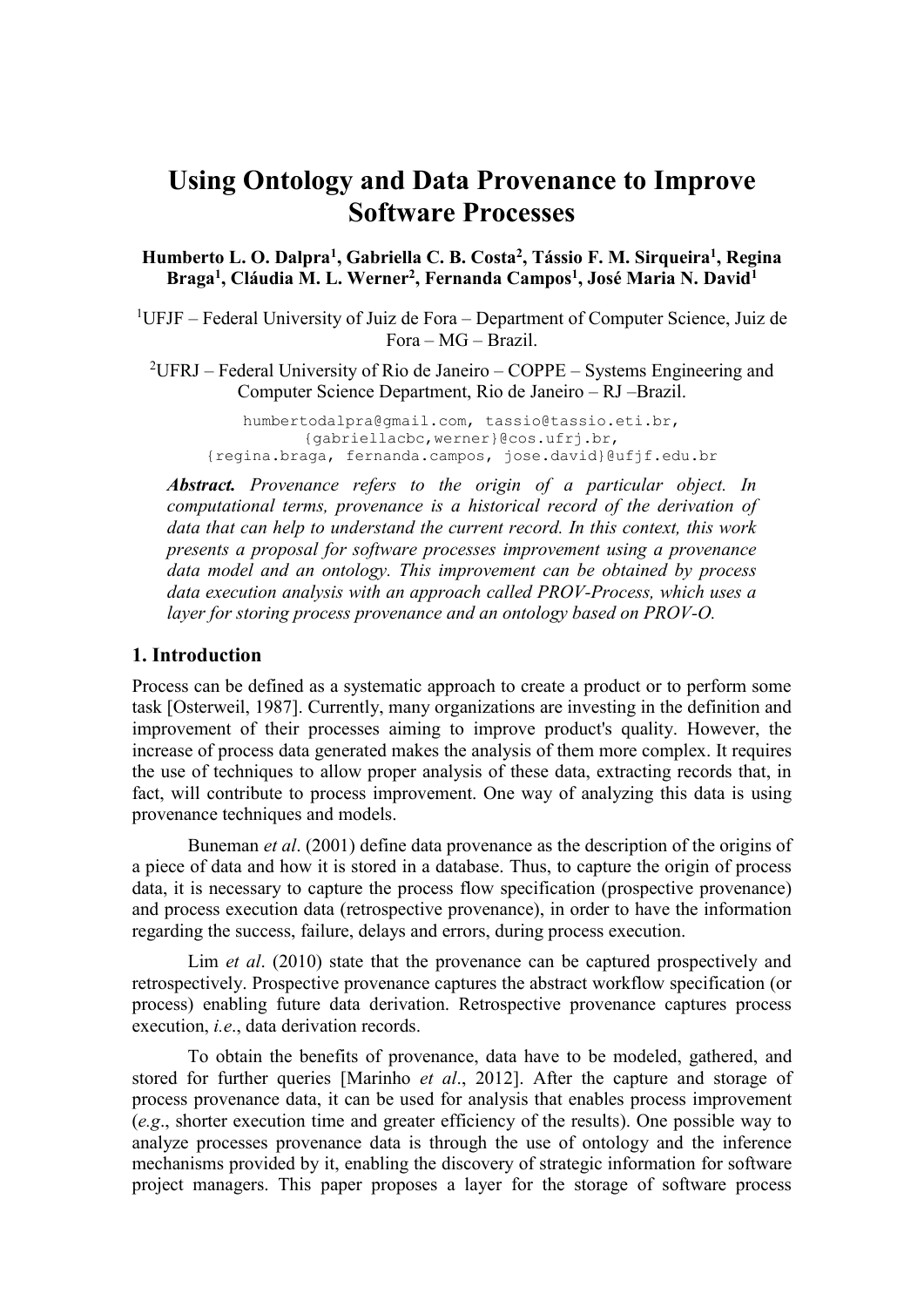provenance data and the analysis of these data using an ontology. A W3C provenance model called PROV [Groth and Moreau, 2013] was used both for storage and analysis of these data.

The remainder of this paper is structured as follows: Section 2 presents related works that deal with provenance and processes. Section 3 is dedicated to describe the approach to improve software processes using an ontology called PROV-Process. The next section presents an overview of the PROV-Process ontology, which was based on PROV-O, describing the extensions made on it. Section 5 discusses the analysis of an industry software process using the PROV-Process approach and the possibilities to improve future executions of this process through the information obtained by PROV-Process ontology. Finally, conclusions are presented in Section 6.

# **2. Related Work**

Missier *et al.* (2013) present D-PROV, an extension of PROV specification, with the aim of representing process structure, *i.e*., to enable the storage and query using prospective provenance. An example of using D-PROV in the context of scientific workflows defined by Data ONE scientists was shown in the article. This work was used as basis to capture prospective provenance in PROV-Process approach.

Miles *et al*. (2011) propose a technique, called PRiME, to adapt application projects to interact with a provenance layer. The authors specify the steps involved in applying PRiME and analyze its effectiveness through two case studies.

Wendel *et al.* (2010) present a solution to failures in software development processes based on PRiME, the Open Provenance Model and a SOA architecture. They use Neo4j to store the data, Gremlin to query and REST web services as the connection to the tools.

Junaid *et al.* (2010) propose an approach where a provenance system intercepts the actions of users, processes and stores these actions to provide suggestions on possible future actions for the workflow project. These suggested actions are based on the actions of the current user and are calculated based on the provenance information stored.

Similar to the related work mentioned above, PROV-Process approach aims to improve future software process executions, through provenance data. However, other approaches do not use ontologies as a technique for query provenance data or use any inference mechanism, as PROV-Process approach does. Through ontology inferences, we derive strategic information to suggest software process improvement, as shown in the next sections.

# **3. PROV-Process Overview**

PROV-Process is an approach for storage and analysis of software process provenance data in order to improve future process execution. The main objective of the approach is to identify improvements for future software process instances by using a provenance layer (comprising a database, an ontology and mechanisms to manipulate these components).

As shown in Figure 1, after the process modeling, a process instance can be created. Both the process model and the model of the generated instance are stored in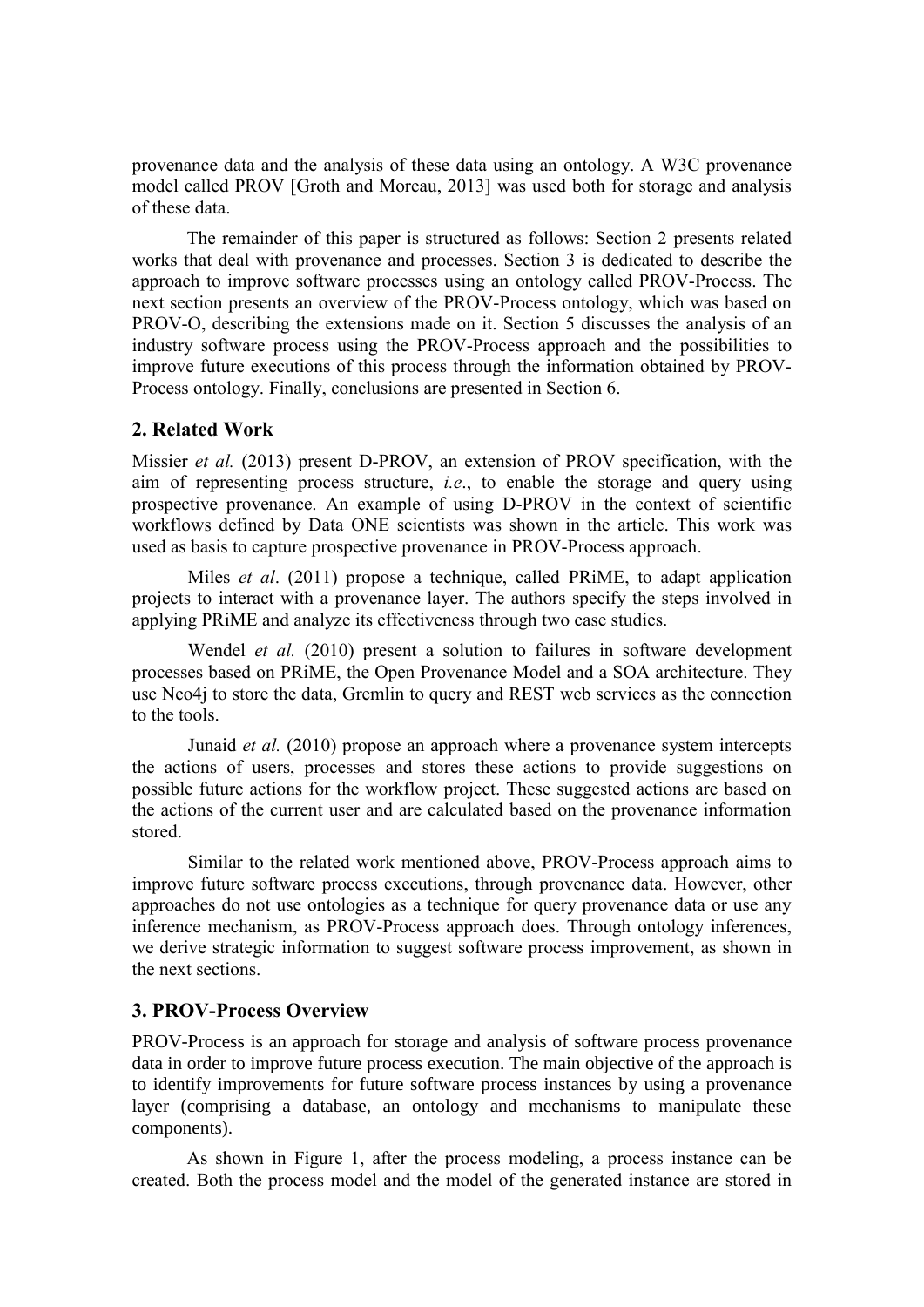PROV-Process Database, through a prospective mechanism. After that, the process instance can be executed and the retrospective data provenance is stored through the PROV-Process approach. This storage is done using a relational database, which has been modeled using PROV-DM specification [Moreau and Missier, 2013].



**Figure 1: PROV-Process Approach**

PROV-DM types and relations are organized according to six components. PROV-Process Database implements all these components using a relational database. Figure 2 shows, for example, tables of the first component, which comprise entities, activities and their interrelations: Used (Usage), WasGeneratedBy (Generation), WasStartedBy (Start), WasEndedBy (End), WasInvalidatedBy (Invalidation), and WasInformedBy (Communication).

All the data stored in the PROV-Process relational database are exported to the PROV-Process ontology. This ontology is described in details in next section.

## **4. PROV-Process Ontology**

Ontology research has become more widespread in Computer Science community. Although the term has been limited to the philosophy sphere in the past, it has earned specific roles in Artificial Intelligence, Computational Linguistics and Databases [Guarino, 1998].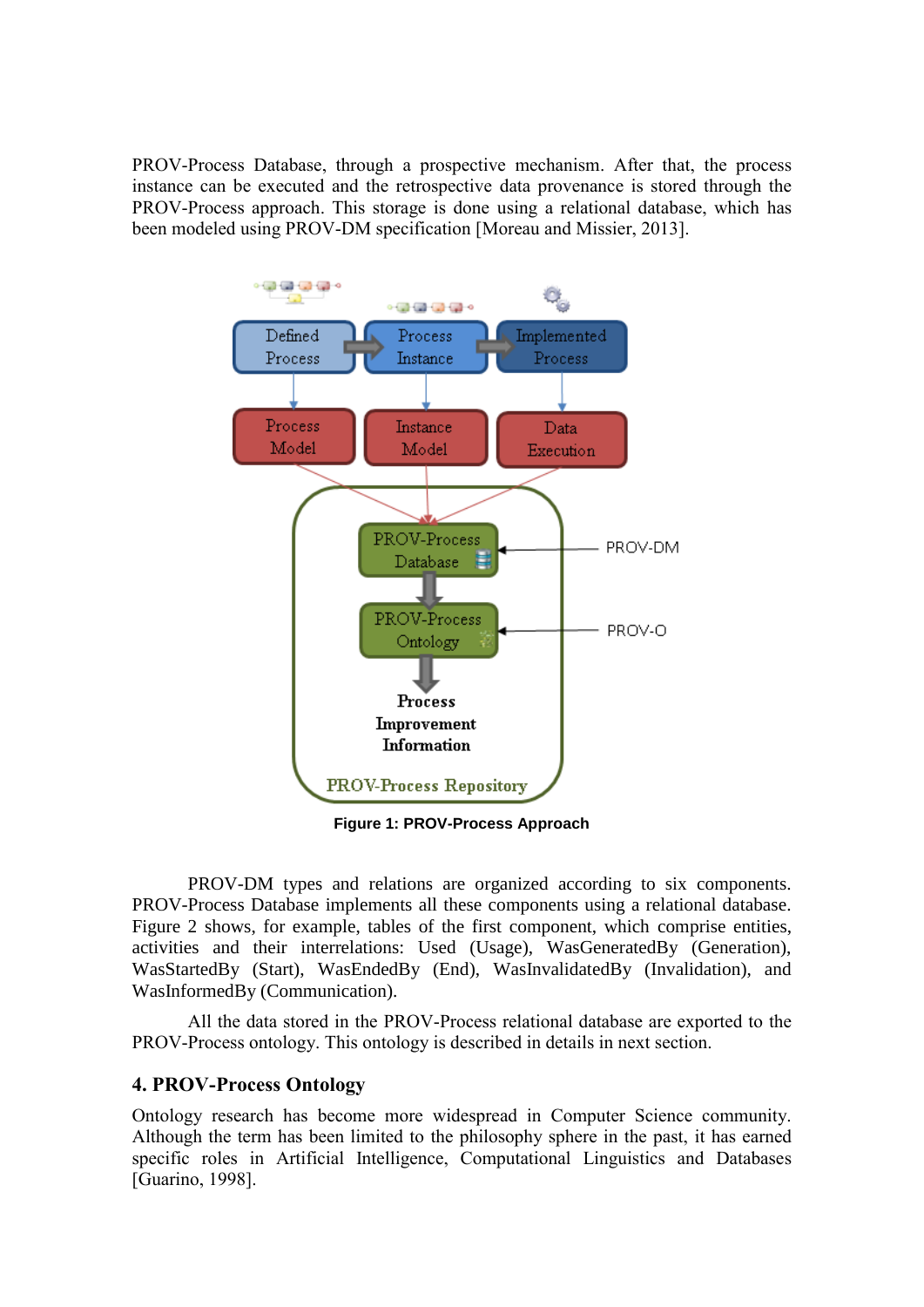PROV-Process Ontology was developed from the PROV-O ontology [Belhajjame *et al*., 2013], which was defined based on PROV-DM data model. PROV-O defines the vertices of PROV (Agent, Entity and Activity) as classes and uses object properties for the interrelations representation. The core classes and properties from PROV-O are shown in Figure 3.



**Figure 2: Part of PROV-Process Database**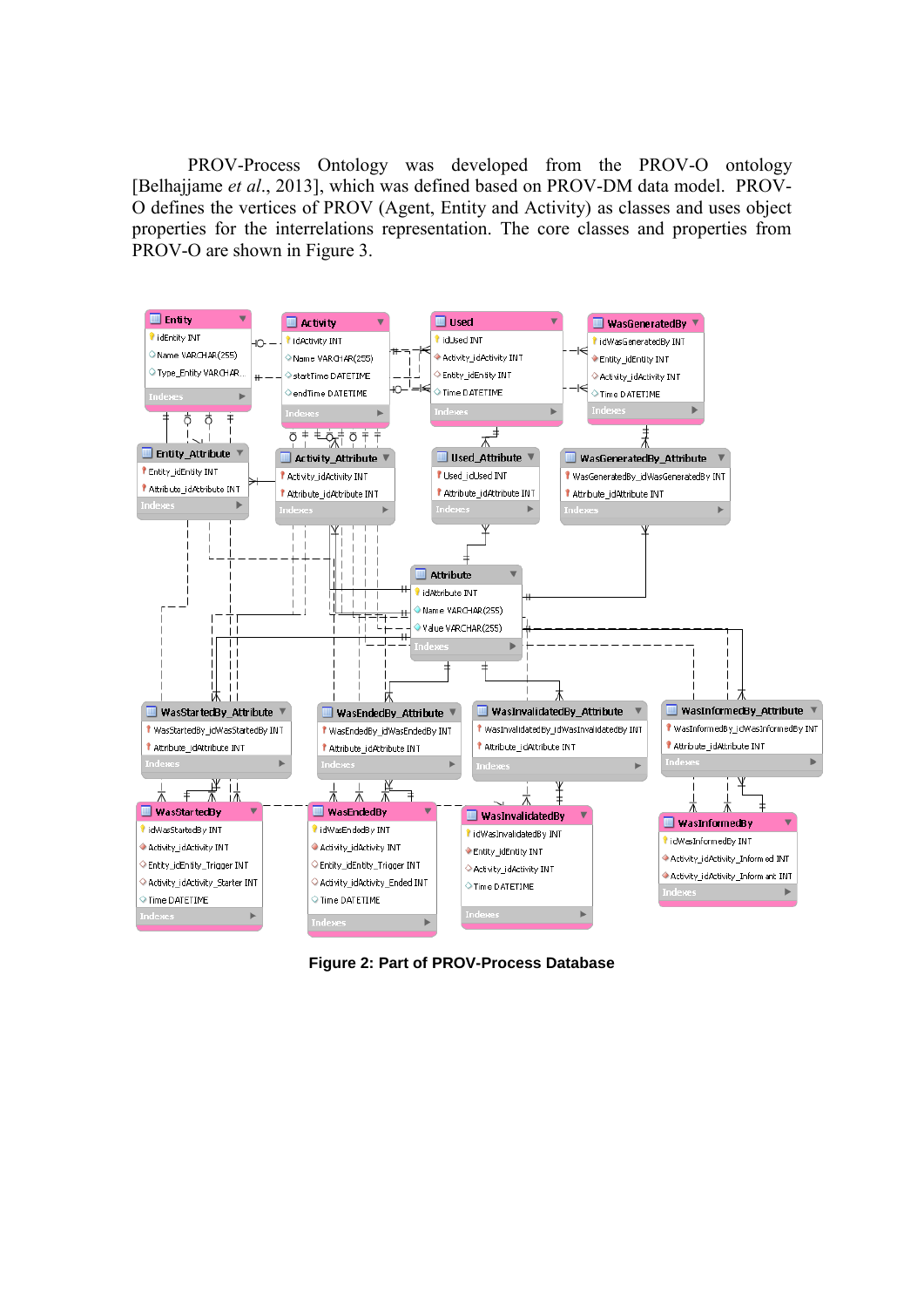

**Figure 3: PROV-O: Core Classes and Properties [Belhajjame** *et al***., 2013]**

Classes and properties in PROV-O can be used directly to represent provenance information or one can specialize them for modeling specific applications. Thus, PROV-O can also be specialized to create new classes and properties to model provenance information for different domains and applications. Based on this, we create some new properties on PROV-O (generating PROV-Process Ontology), in order to adapt it to the software process domain and to allow the inference of new information to improve software processes. Examples of these properties are presented in the following.

A group of rules (using Property Chains) was added in PROV-O in the 'wasAssociatedWith' data property:

#### 1. **used** o **wasAttributedTo**

#### 2. **wasStartedBy** o **wasAttributedTo**

#### 3.**wasEndedBy** o **wasAttributedTo**

These rules state that, as show in Figure 4, if an activity used, was stated by or was ended by an entity and that entity was assigned to an agent, we can infer that an activity is associated with an agent.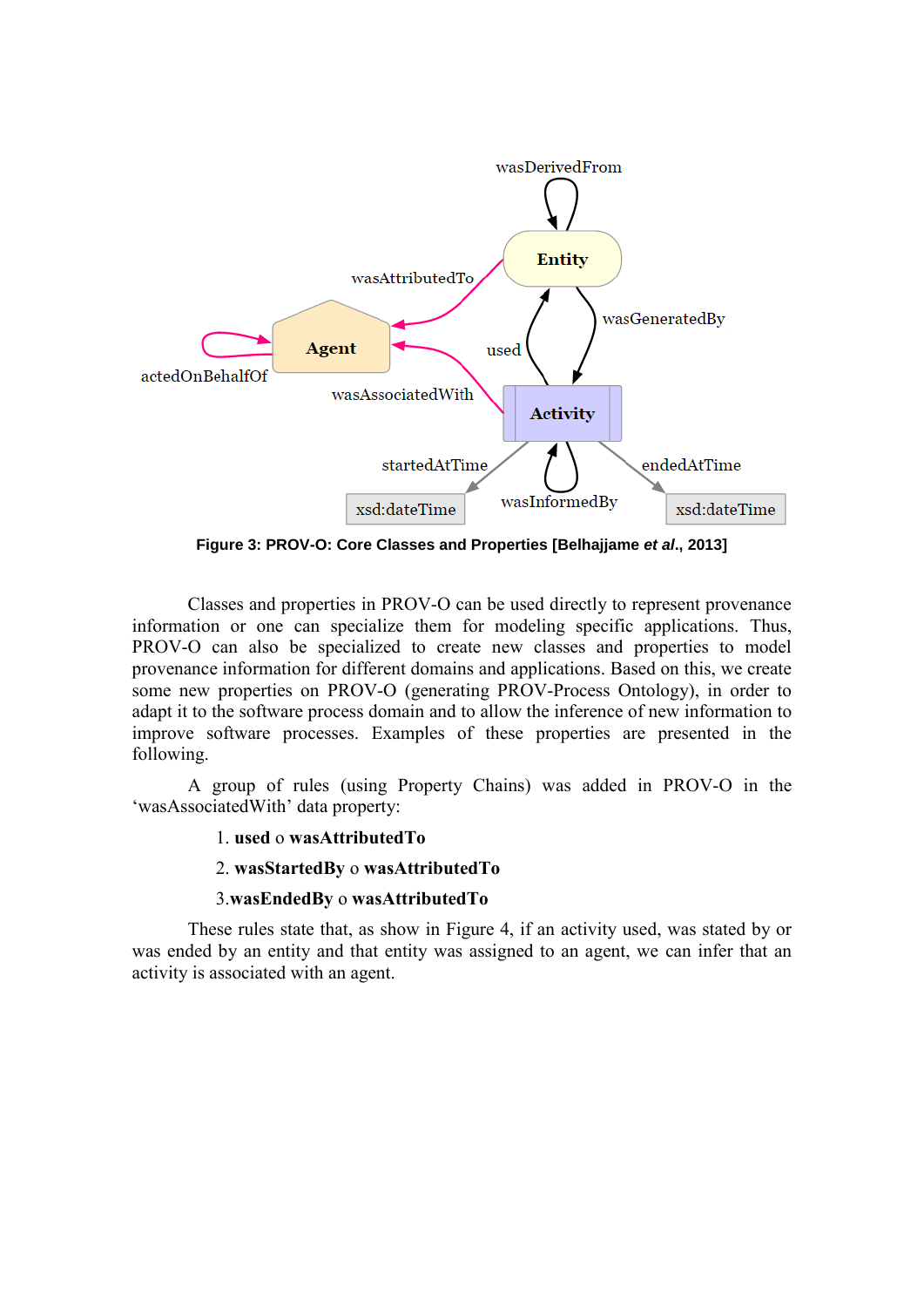

**Figure 4: wasAssociatedWith properties chains**

In the PROV-O, a data property called *processInstanceId* that corresponds to the generated/executed instance identifier from the main process was also inserted.

Finally, it should be noted that all records, called *Attributes* in PROV-Process database, must be exported to the PROV-Process Ontology as new data properties with their respective value.

### **5. Evaluation**

In order to evaluate the applicability of the ontology of PROV-Process to software process, the approach was applied to a process from a Brazilian software development company [Ceosoftware, 2015]. A flow model shown in Figure 5 was created based on the specifications of this process.

To do this evaluation, real data execution of the process expressed in Figure 5 was analyzed. Thus, retrospective provenance of this process instances was stored using the PROV-Process relational database. It should be noted, however, that the execution data of the whole process were not provided by the company, but just a part of it.

In this work, 10 process execution instances, which have been fully completed, were analyzed. Regarding the obtained data, the following were used:

 $RDM<sup>1</sup>$  (change request) number;

- Information if an RDM was created from a previous RDM;
- Date and time of RDM opening;
- Type of RDM;

<u>.</u>

- Responsible for opening the RDM (Origin);
- Changed modules and components during the deployment task;
- Team responsible for implementation of the solution;

<sup>&</sup>lt;sup>1</sup> RDM is an acronym for 'change request', in Portuguese, used by the company which provided the data for this research. It means a registration opened by support, client or commercial department, to make changes / adjustments in software system.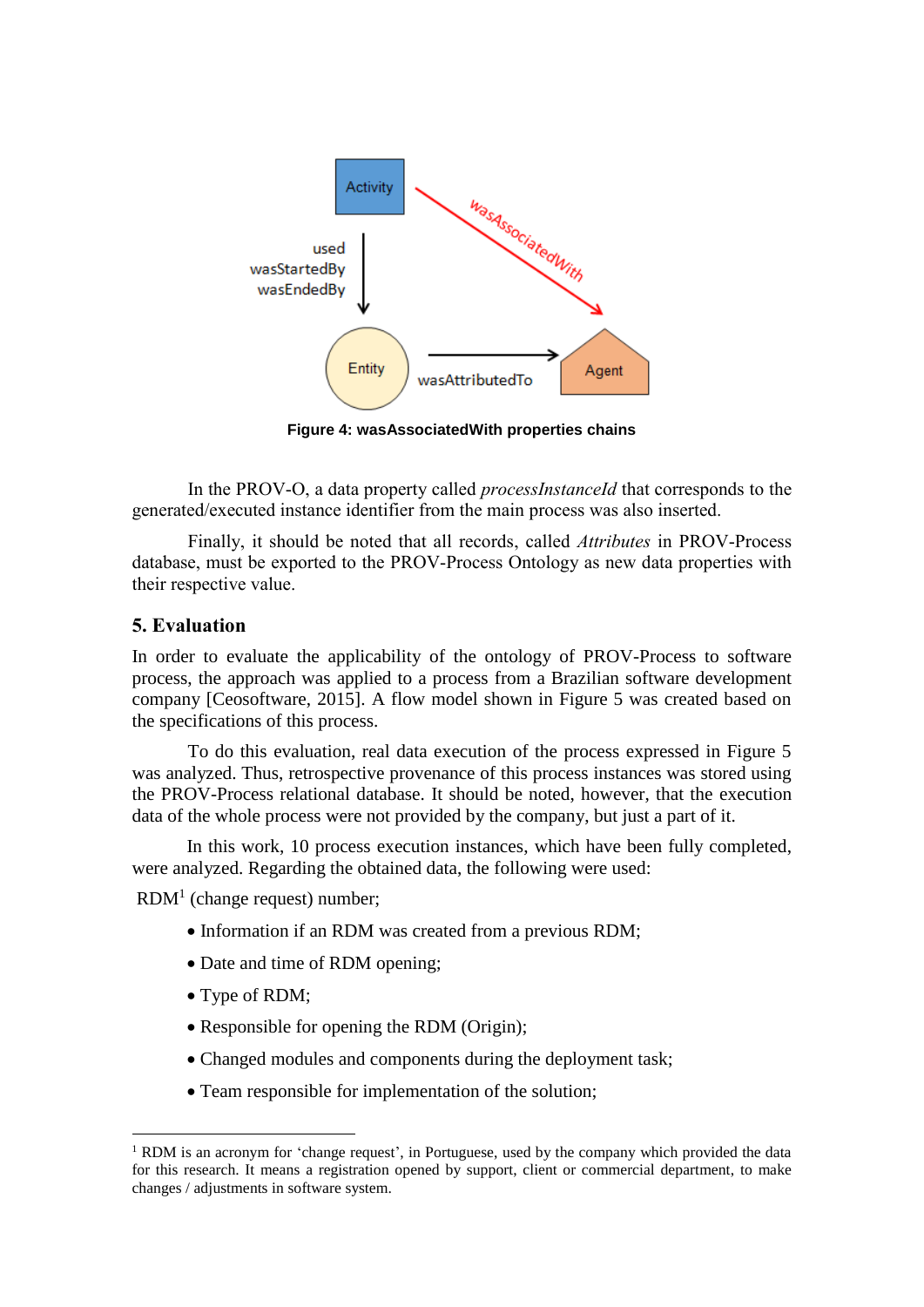• Situation of RDM;

<u>.</u>

Date and time of RDM completion.

These process execution data were obtained through a spreadsheet sent by the company responsible for the project<sup>2</sup>.



<sup>&</sup>lt;sup>2</sup> All the execution data used for the implementation of this assessment can be found at this link <http://gabriellacastro.com.br/dsc/ex1/ex1.xlsx>. Each row of this table represents a distinct execution of the process.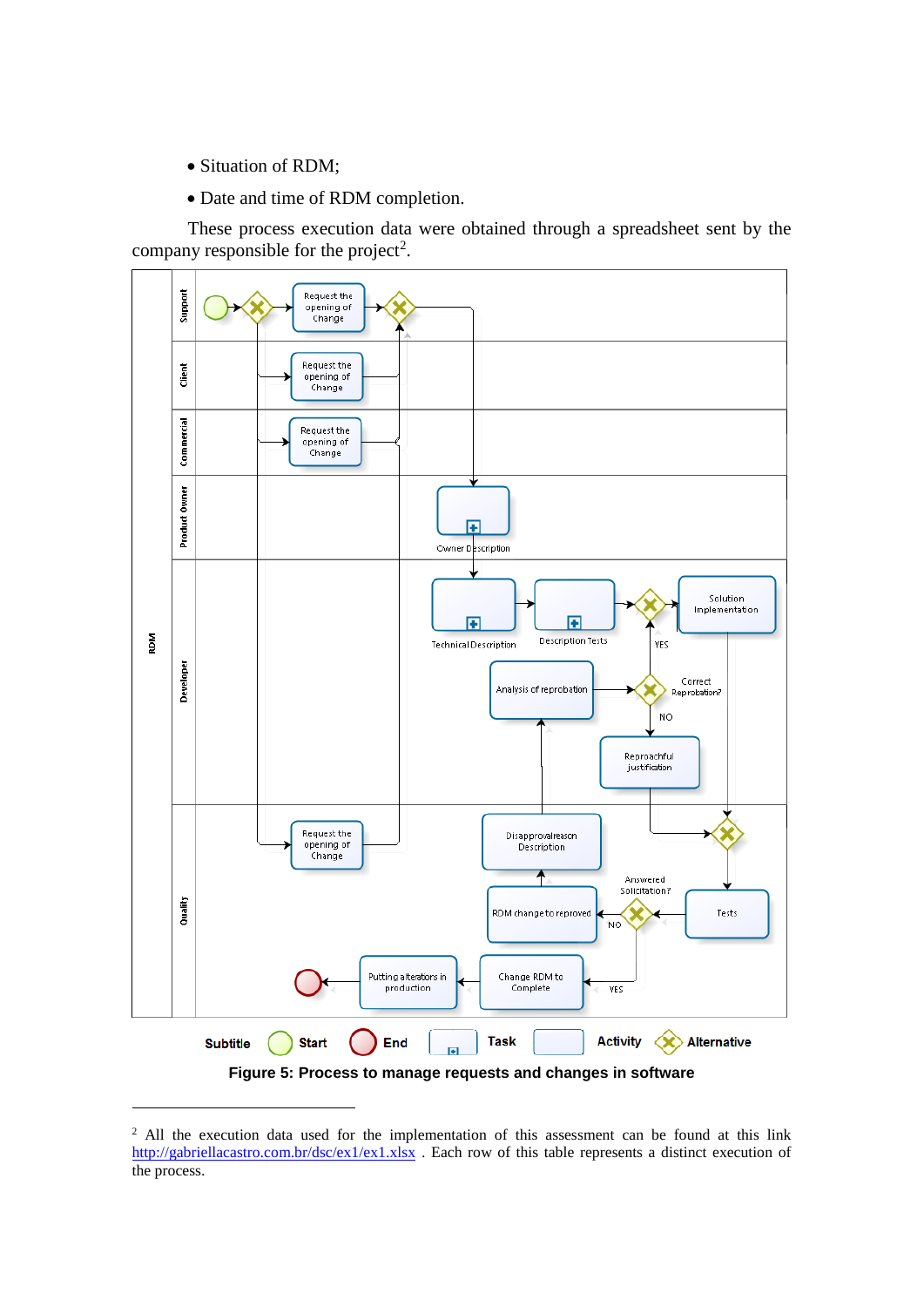| Table 1. Data execution example – Part T |  |                                                     |  |                              |        |  |  |
|------------------------------------------|--|-----------------------------------------------------|--|------------------------------|--------|--|--|
|                                          |  | RDM Number Outspread Opening Date Opening Time Type |  |                              | Origin |  |  |
| 30006                                    |  | 10/03/2013                                          |  | 14:54:00   Module liberation | Client |  |  |
| 30006                                    |  | 06/11/2014                                          |  | 17:18:00   Module liberation | Client |  |  |

# **Table 1: Data execution example – Part 1**

#### **Table 2: Data execution example – Part 1**

| <b>RDM</b><br>Number | RDM Module Module |               | Component Team |                 | Closed<br>Date | Closed<br><b>Time</b> |
|----------------------|-------------------|---------------|----------------|-----------------|----------------|-----------------------|
|                      | 30006   Financial | DLL - ERP PDA | l clsValidacao | VB <sub>6</sub> | 10/03/2013     | 22:06:00              |
|                      | 30006   Financial | DLL - ERP PDA | l clsValidacao | VB6             | 06/12/2014     | 10:41:00              |

The obtained data (examples about these data can be seen in Tables 1 and 2, where the dates are using the format MM/DD/YYYY) were imported to the PROV-Process database according to the following criteria:

- For all executions whose data were analyzed, three records were set in *Activity* table, with their names:
	- o Opening the Request for Change;
	- o Solution Implementation;
	- o Change RDM to Complete.
- The RDM number was inserted as an attribute of each of the above activities, by using *Attribute* and *Activity\_Attribute* tables.
- If a particular instance of execution corresponds to the unfolding of a previous RDM, a record in *WasInfomedBy* table was created.
- Date and time of RDM open were included using the *startTime* attribute of the activity Opening the Request for Change.
- RDM type was inserted as an attribute of the Opening the Request for Change activity using *Attribute* and *Activity\_Attribute* tables.
- The role responsible for the Opening the Request for Change activity was inserted in *Agent* table, using the *name* field and the Person type.
- Relationship between Opening the Request for Change activity and the responsible for the same activity were inserted as records of the *WasAssociatedWith* table.
- Values as module, RDM module and component were included as records using *Entity* table and were associated with the Solution Implementation activity by creating records in *Used* table.
- Values as module, RDM module and component, included as records using *Entity* table, have been associated with agents who manipulated it by creating records in *WasAttributedTo* table.
- Role responsible for Solution Implementation activity was inserted in *Agent* table, using the *name* field and the Person type.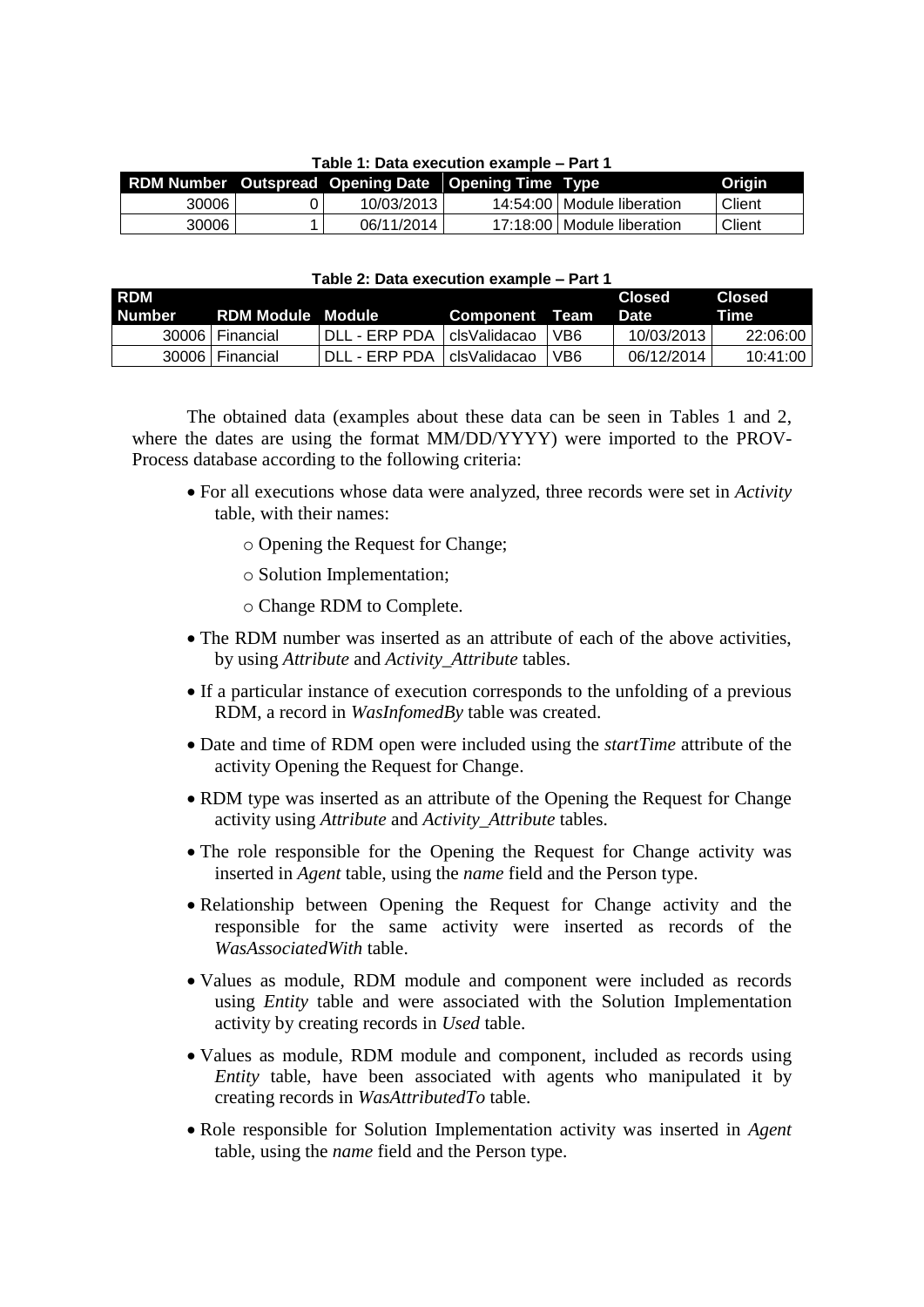- Relationship between Solution Implementation activity and the responsible for the same activity were inserted as records in *WasAssociatedWith* table.
- Date and time of RDM completion were inserted using the *endTime* attribute of the Change RDM to Complete activity.
- As in the flow model (Figure 5) the role responsible for the Change RDM to Complete activity is the Quality Team. This role was inserted as record in the *Agent* table and was associated with this task by inserting a record in the *wasAssociatedWith* table.
- In order to identify which instance of the process execution a particular activity is associated with, a related attribute called *processInstanceId* was added to all activities by using the *Attribute* and *Activity\_Attribute* tables.

After inserting the process execution data in the PROV-Process relational database, all the data were entered as individuals and their relationship in PROV-Process Ontology<sup>3</sup>. From this point, through the ontology inference engine, the derivation of strategic information was possible. As examples of information inferred from retrospective provenance data of this process, we can highlight four types:

1) Activities that influenced the generation of other activities, that is, as can be seen in red mark in Figure 6, Opening the Request for Change  $(id = 1)$  influenced Opening the Request for Change ( $id = 4$ ). The same information was also inferred for the tasks of the same type with the ids 7, 13 and 19.



**Figure 6: Activities that influenced the generation of other activities**

2) Agents that could be associated with the Solution Implementation activity, considering that they already handled the artifacts involved in this activity in any other execution of the process. Figure 7 shows, for example, that Solution Implementation activity (id = 11) was influenced by DotNet agent (id = 5), given that this agent handled common artifacts to this activity in other instances of this process. The same type of information (agents that could be associated with the Solution deployment task) also occurs for Solution Implementation activity with ids equal to 8, 20, 23, 26 and 29.

<u>.</u>

<sup>3</sup> The generated ontology with all the individuals can be found at this link <http://gabriellacastro.com.br/dsc/ex1/ex1-english.owl> .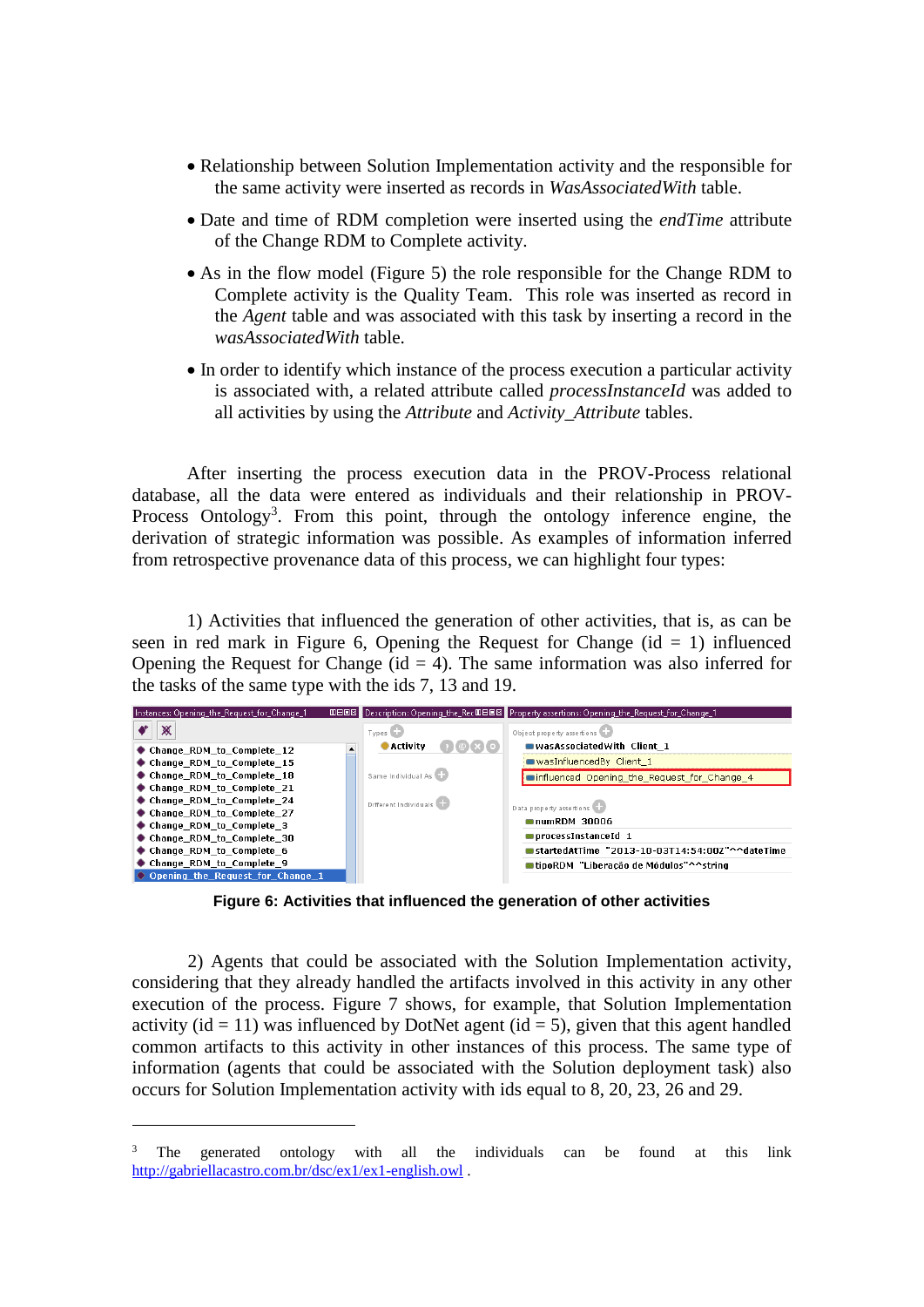

**Figura 7: Agents that influenced an activity**

3) A list of all activities in which an agent was involved, as well as the artifacts (entities) handled by her/him, as can be seen in Figure 8. Although this type of information can be obtained through queries on PROV-Process relational database, using the ontology and inference engine, this information can be obtained more easily (with a simple SPARQL query).

| Instances: DotNet_5                   | Ⅲ日回図 Description: DotNet_5 | Ⅲ日回図 Property assertions: DotNet_5       |
|---------------------------------------|----------------------------|------------------------------------------|
| ☀                                     | Types <sup>C</sup>         | Object property assertions               |
| $\bullet$ Client 1                    | ● Person                   | influenced Solution Implementation 26    |
| O DotNet 5                            |                            | influenced Solution Implementation 8     |
| $\bullet$ Quality 3                   | Same Individual As         | minfluenced DLL - ERP Export Information |
| $\bullet$ Suport 4<br>$\bullet$ VB6 2 |                            | influenced Solution Implementation 29    |
|                                       | Different Individuals      | ninfluenced Manager                      |
|                                       |                            | influenced GrupoMil - Specific Module    |
|                                       |                            | influenced Solution Implementation 23    |
|                                       |                            | influenced Solution Implementation 11    |
|                                       |                            | ninfluenced fExportAlterdata             |
|                                       |                            | ninfluenced Solution_Implementation_20   |
|                                       |                            |                                          |

**Figure 8: Activities and agents handled by DotNet agent**

4) A list of all activities where an artifact (entity) was consumed, as can be seen in Figure 9. Although this type of information can be obtained through queries on PROV-Process relational database, using the ontology and inference engine, this information may be obtained more easily (with a simple SPARQL query).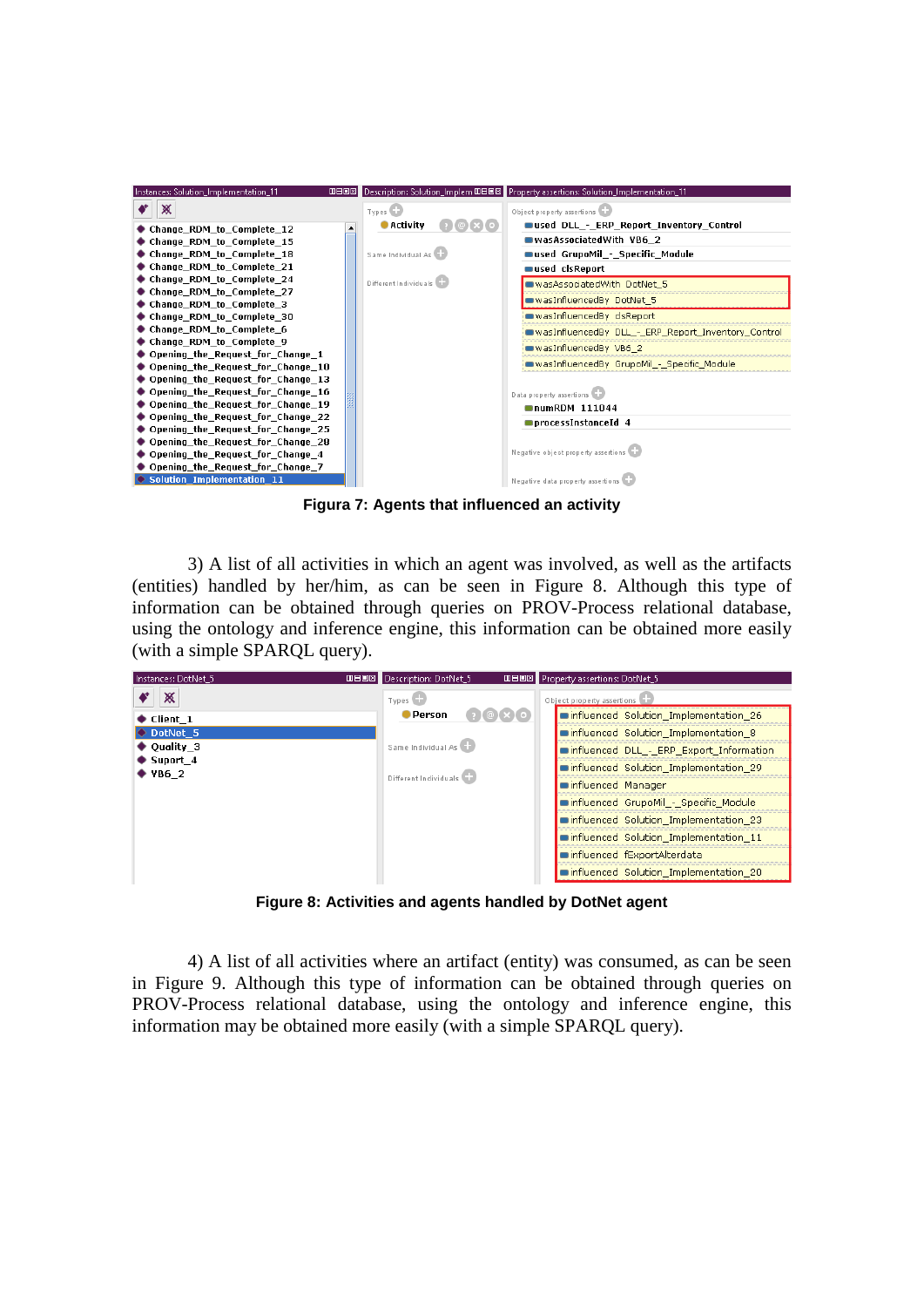

**Figura 9: Activities where an artifact (entity) was consumed**

Information inferred from the use of ontology proposed by the PROV-Process approach could help to improve process performance offering to the project manager information acquired at the time of the instantiation of a new process. This information might suggest, for example, the most appropriate agents and artifacts to be handled first, according to the type of problem reported / reason for opening the RDM.

# **6. Conclusion**

This paper presented an approach, called PROV-Process, that obtains strategic information to the project manager enabling her/him to take decisions that can improve process performance. Therefore, this approach presents the advantages of using data provenance coupled with ontology. Through the use of ontology, it is possible to detect: (1) activities that influenced the generation of other activities; (2) agents that could be associated with the solution of the deployment task, considering that they already handled the artifacts involved in this task in any other execution of the process; (3) A list of activities in which an agent was involved, as well as the artifacts (entities) handled by her/him. No metric had be used for comparison of results.

Process data execution (retrospective provenance of the software process) are stored in a relational database, modeled based on PROV-DM specification. As a result, its data feed an ontology, created from the PROV-O model. With this and using an inference machine, one can infer new information about the process.

To evaluate the PROV-Process approach, it was applied to a real industry software process.

As threats to validity, we can cite:

- The partner company did not inform all process performance data, and only made available a spreadsheet with some of these data. This lack of detail directly impacts on a greater specificity in the results.
- Data obtained from the partner company did not include information about the actors who, in fact, performed the activity. They informed only the team that performed a certain activity.

Currently, we are working in the following improvements: (1) Implementing new rules indicating other actions that can help to improve processes; (2) Applying the approach to other real case studies.